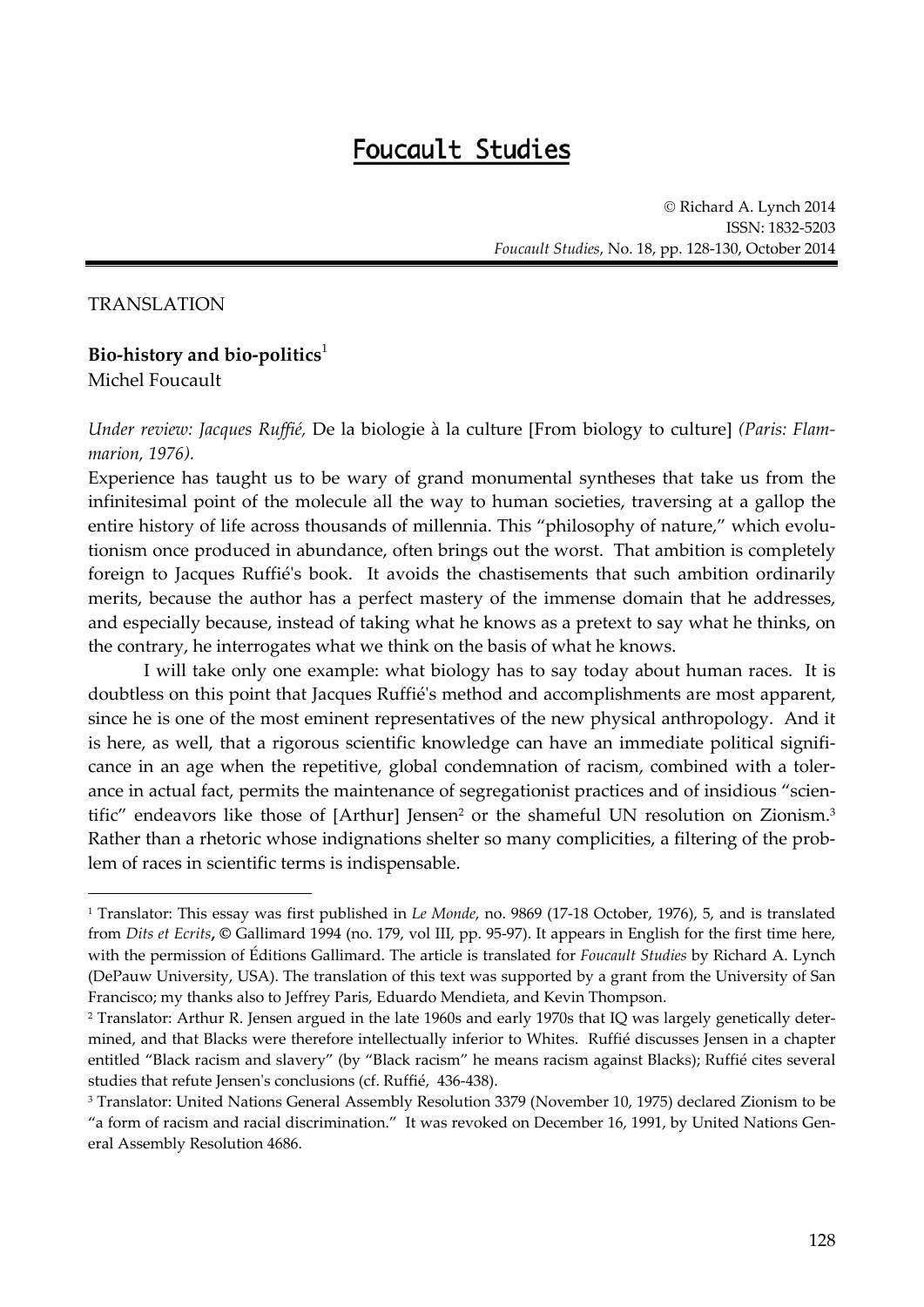$\overline{a}$ 

Out of the many pages that Ruffié devotes to the problem of "human races," I think we must retain several fundamental propositions:

- just as a species cannot be defined by a prototype but by an ensemble of variations, race, for the biologist, is a statistical notion—a "population;"
- the genetic polymorphism of a population does not constitute a decline; it is biologically useful, whereas "purity" is the result of processes, often artificial, that weaken adaptation and make it more difficult;
- a population cannot be defined according to its apparent morphological characteristics. On the other hand, molecular biology has made it possible to identify the factors upon which the immunological structure and the enzymatic equipment of cells depend characteristics whose conditioning is rigorously genetic. (Because it is easier to study them in blood cells, they are called, a little improperly, "blood markers.")

Briefly, "blood markers" are for the problem of races today what "sexual characteristics" were for species in Carl Linnaeusʹ era. Except that for a long time the sexual typology was able to establish the great botanic classifications, whereas the hemato-typology now authorizes the dissolution of the idea of human race. With a whole series of supporting evidence from prehistory and paleontology, it can be established that there never were "races" in the human species; but at the very most a process of "raciation," tied to the existence of certain isolated groups. This process, far from having succeeded, reversed itself beginning with the Neolithic era and, through the effect of migrations, displacements, exchanges, and diverse interminglings, it was succeeded by a constant "deraciation." We must conceive of a humanity not as juxtaposed races, but as "clouds" of populations that are interwoven together and combine a genetic inheritance that is all the more valuable the more its polymorphism is accentuated. As Ernst Mayr puts it, humanity is a "*pool* of intercommunicating genes"4—populations, that is to say, ensembles of variations, are unceasingly formed and dissolved. History designates these ensembles before erasing them; we must not look at them as raw and definitive biological facts that impose themselves, from the basis of "nature," upon history.

Jacques Ruffié's text contains a number of other analyses of this type. All are important, because one sees very clearly formulated here the questions of a "bio‐history" that would no longer be the unitary and mythological history of the human species across time, and a "bio‐politics" which would not be one of divisions, self‐preservation, and hierarchies but of communication and polymorphism.

<sup>4</sup> Translator: The phrase comes from Ernst Mayrʹs *Populations, species, and evolution* (Harvard University Press, 1970), 394. Ruffié cites this work—in its French translation, *Populations, espèces et evolution,* translated by Yves Guy (Paris: Hermann, 1974)—throughout *De la biologie à la culture*; this phrase is quoted on page 415 (citing page 435 of the French translation of Mayr). In fact, Ruffié and Foucault have misquoted Mayr: What Foucault quotes as "un « *pool* des gènes intercommunicants »," Ruffié had quoted as "« *un seul pool des gènes intercommunicants* »." Mayr's sentence actually reads, "They [humans] form a set of interconnecting gene pools"; in the French translation, « Elles forment un seul lot de pools de genes intercommunicants. »